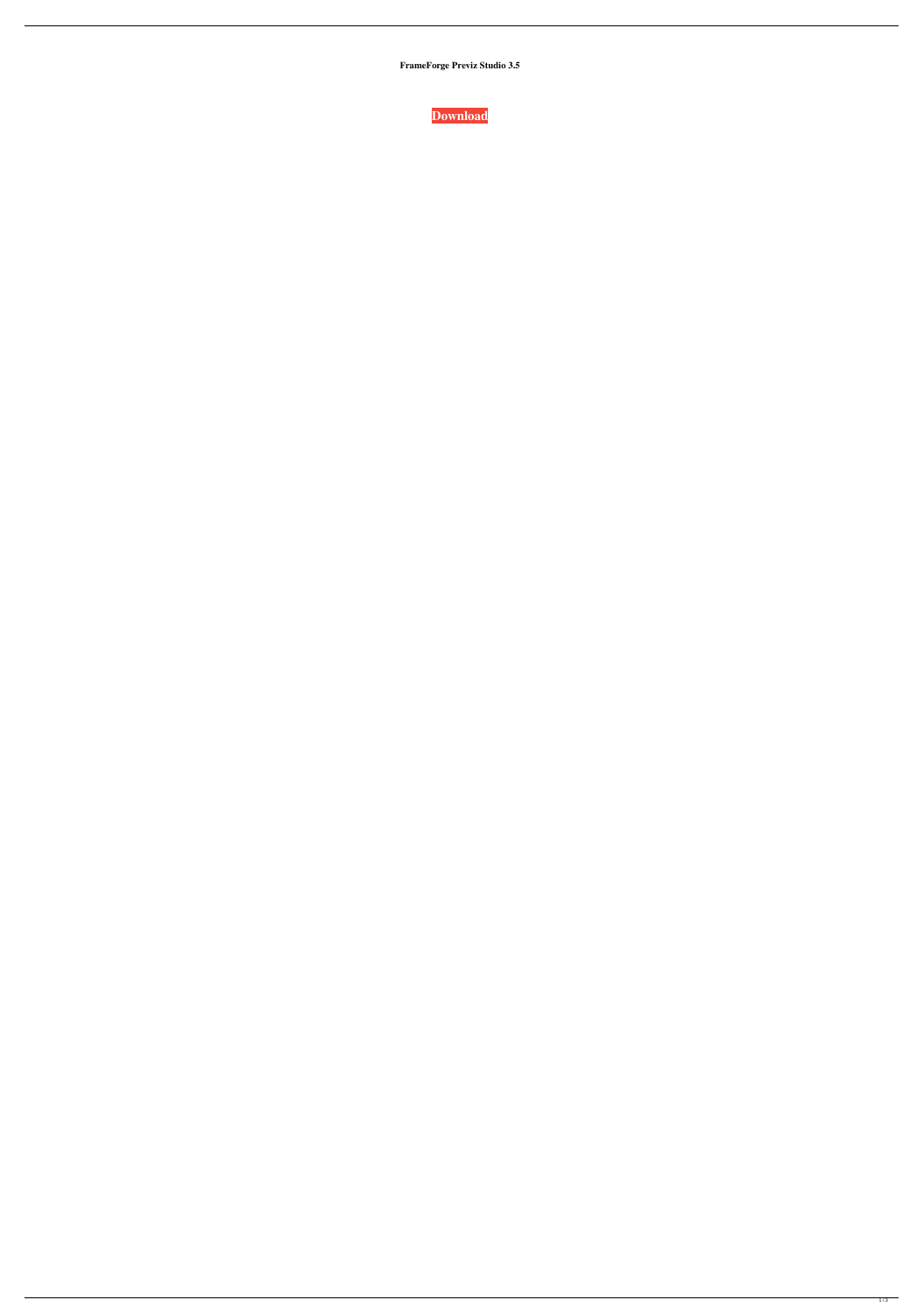Jan 20, 2022 The most common type of stereoscopic 3D is often produced through the use of two related digital cameras. The result is that they make two "virtual images" or "stereoscopic pair" that are displayed on the scre also called a "panoramic 3D effect" or "2D 3D".Q: Standard Legend for Highcharts with a Variable Column Chart I am creating a column chart with some standard columns with a legend and I want the legend to appear before the of what I am working with Here are some my attempts I am not able to get the legend to appear before the chart as the legend disappears before the chart is drawn. I am not sure what would be the best way to accomplish this legend appear above the chart. For example, if you add a legend to the graph's container (instead of the chart itself), it will render behind the chart. Try this: chart: { type: 'column', height: 500, marginRight: 130, eve a working example: Preoperative biochemistry predicts pT stage for colorectal cancer. Early colorectal